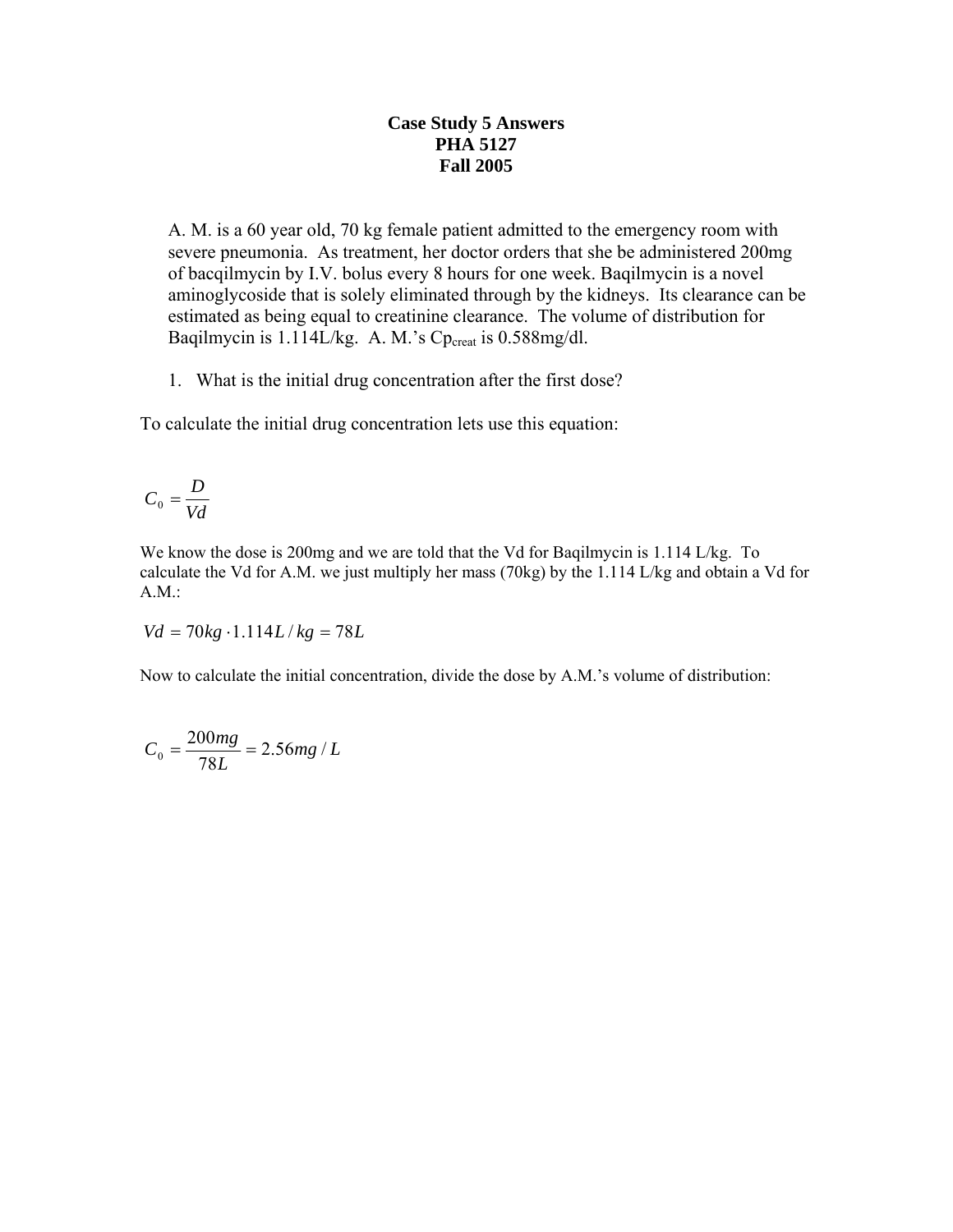2. What would the drug concentration be 20 hours into the dosing regimen?

To determine what the concentration will be 20 hours into the dosing regimen lets first calculate the  $k_e$ .

$$
k_e = \frac{Cl}{Vd}
$$

We know the Vd is 78L, and the Cl should be equal to the creatinine clearance. We are given that A.M. is a 60 year old 70 kg female with a  $Cp_{\text{creat}}$  is 0.588mg/dl. With this information we can calculate her creatinine clearance, which should be equal to her Cl.

$$
CL_{\text{creat}}(\text{female}) = \frac{(140 - age) \cdot weight}{85 \cdot Cp_{\text{creat}}} = \frac{(140 - 60) \cdot 70}{85 \cdot 0.588} = 112ml / \text{min} = CL_{\text{bagilmicin}}
$$

Since the Vd is in L and our time unit is in hours lets convert the Cl to L/hr

$$
\frac{112ml}{\min} \cdot \frac{60 \min}{1hr} \cdot \frac{1L}{1000ml} = 6.72L/hr
$$

Now we can calculate the  $k_e$ .

$$
k_e = \frac{Cl}{Vd} = \frac{6.72L/hr}{78L} = 0.0862hr
$$

Let's now calculate the half-life and determine if A.M. is at steady state conditions at 20 hours into the dosing regimen. (Remember it takes about 5 half-lives to reach steady state)

$$
t_{1/2} = \frac{0.693}{k_e} = \frac{0.693}{0.0862hr} = 8.0hr
$$

At 20 hours it has only been 2.5 half-lives, so we can not assume that steady state conditions have been reached. We can use the following equation to determine the concentration at 20 hours. Where n is the number of doses given, D is the dose given each time (200mg), Vd is the volume of distribution (78L),  $\tau$  is the dosing interval (8hr), and t is the time since the last dose.

$$
Cn(t) = \frac{D}{Vd} \cdot \frac{(1 - e^{-nk_c\tau})}{(1 - e^{-k_c\tau})} \cdot e^{-k_c t}
$$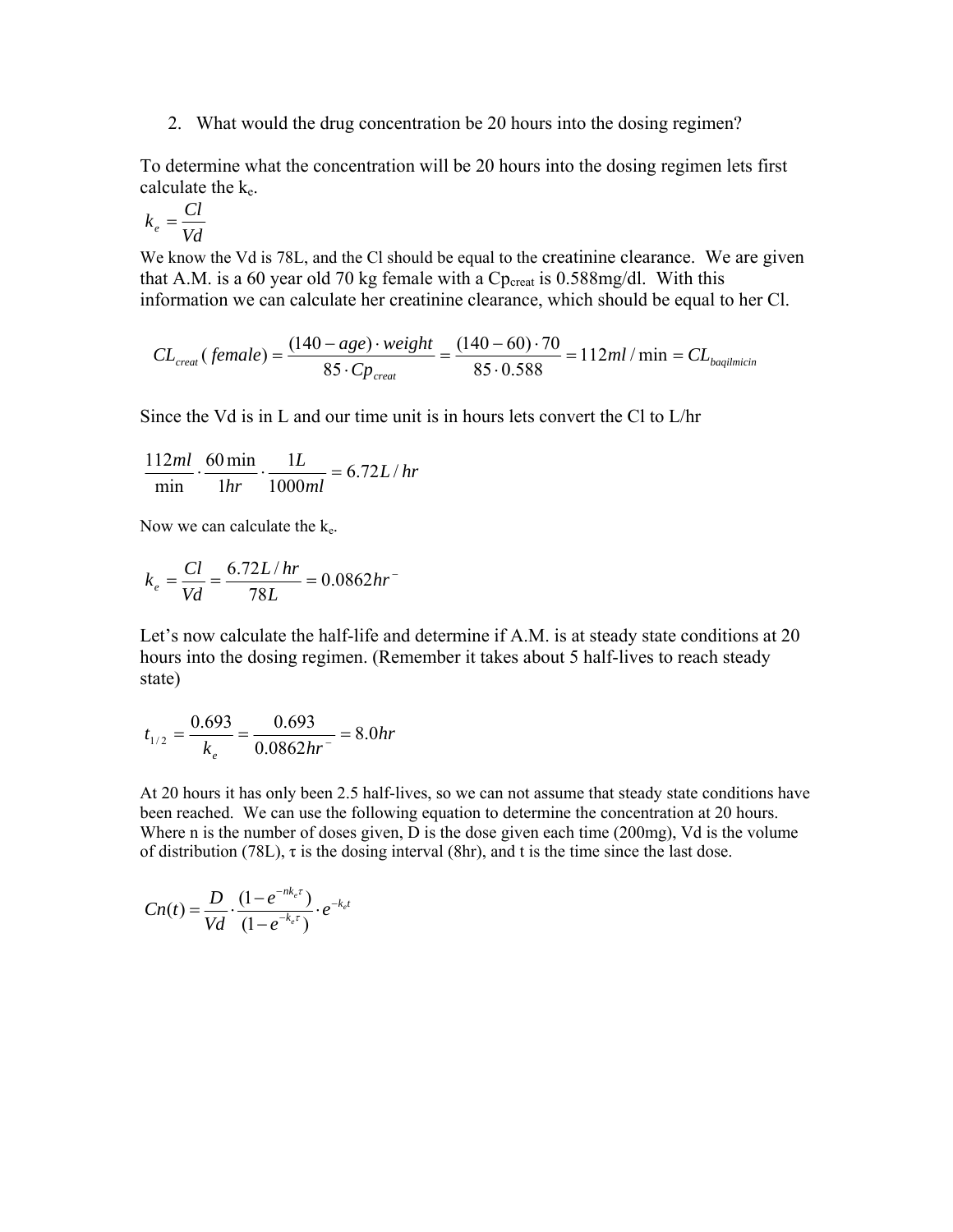We need to calculate n and t.

$$
n = 3
$$
 (at 20 h 3 doses have been given, one at time 0;  
1 at time 8; and a 3rd at time 16 hrs)  
 $t = 20hr - (2 doses given \cdot every 8 hrs) = 4 hrs past the last dose$ 

So now we can solve for the concentration 20 hours into the dosing regimen.

$$
C_{(20)} = \frac{200mg}{78L} \cdot \frac{(1 - e^{-3.0.0862hr - 8hr})}{(1 - e^{-0.0862hr - 8hr})} \cdot e^{-0.0862hr - 4hr} = 3.19mg / L
$$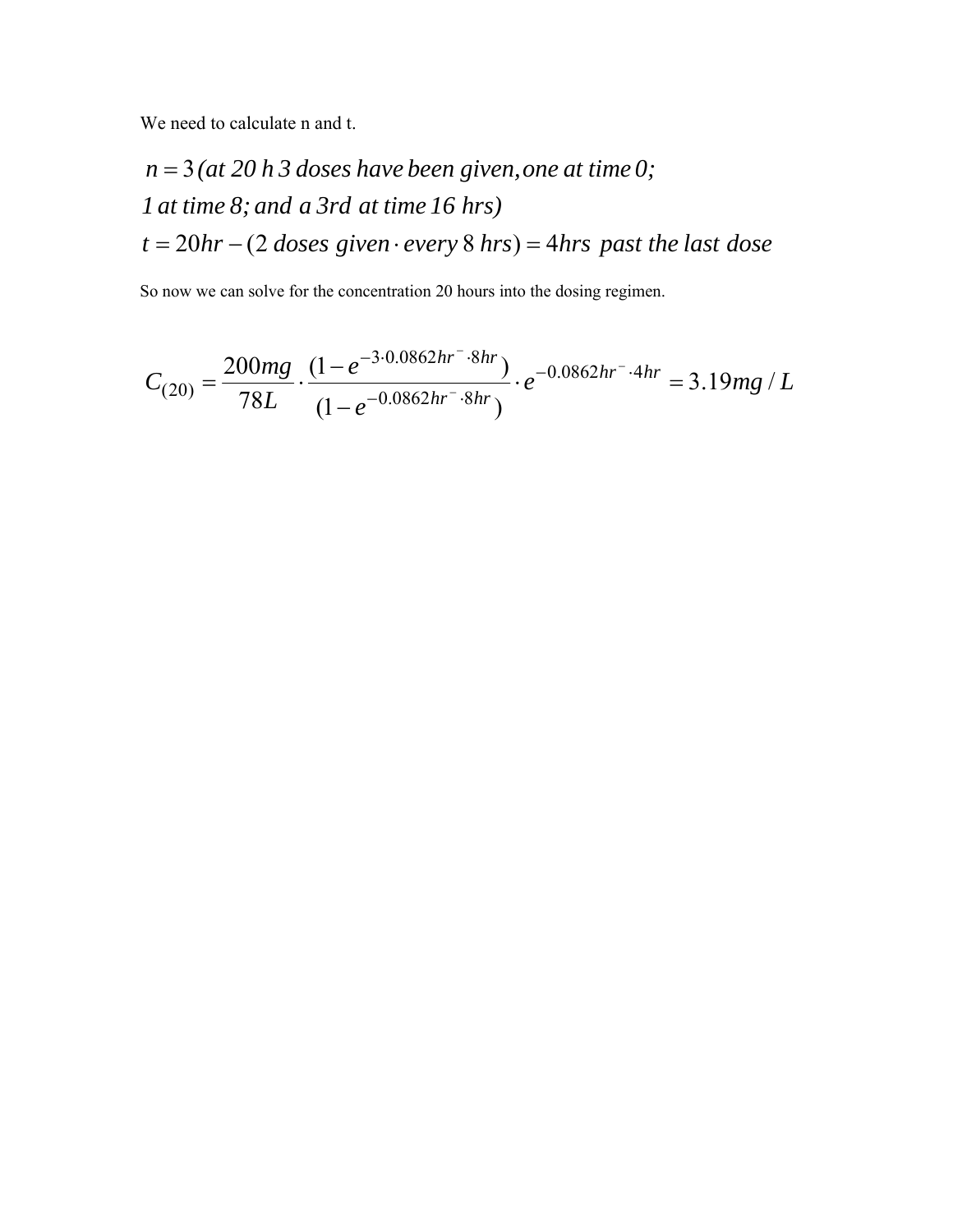## 3. What are the peak and trough concentrations at steady state?

To calculate the peak steady state concentrations we can use the following equation

$$
C_{\max ss} = \frac{D}{Vd} \cdot \frac{1}{(1 - e^{-k_e \tau})} = \frac{200mg}{78L} \cdot \frac{1}{(1 - e^{-0.0862hr - 8hr})} = 5.15mg/L
$$

For trough concentration we can do this

$$
C_{\min ss} = \frac{D}{Vd} \cdot \frac{e^{-k_c \tau}}{(1 - e^{-k_c \tau})} = \frac{200mg}{78L} \cdot \frac{e^{-0.0862hr^{-8}hr}}{(1 - e^{-0.0862hr^{-8}hr})} = 2.58mg / L
$$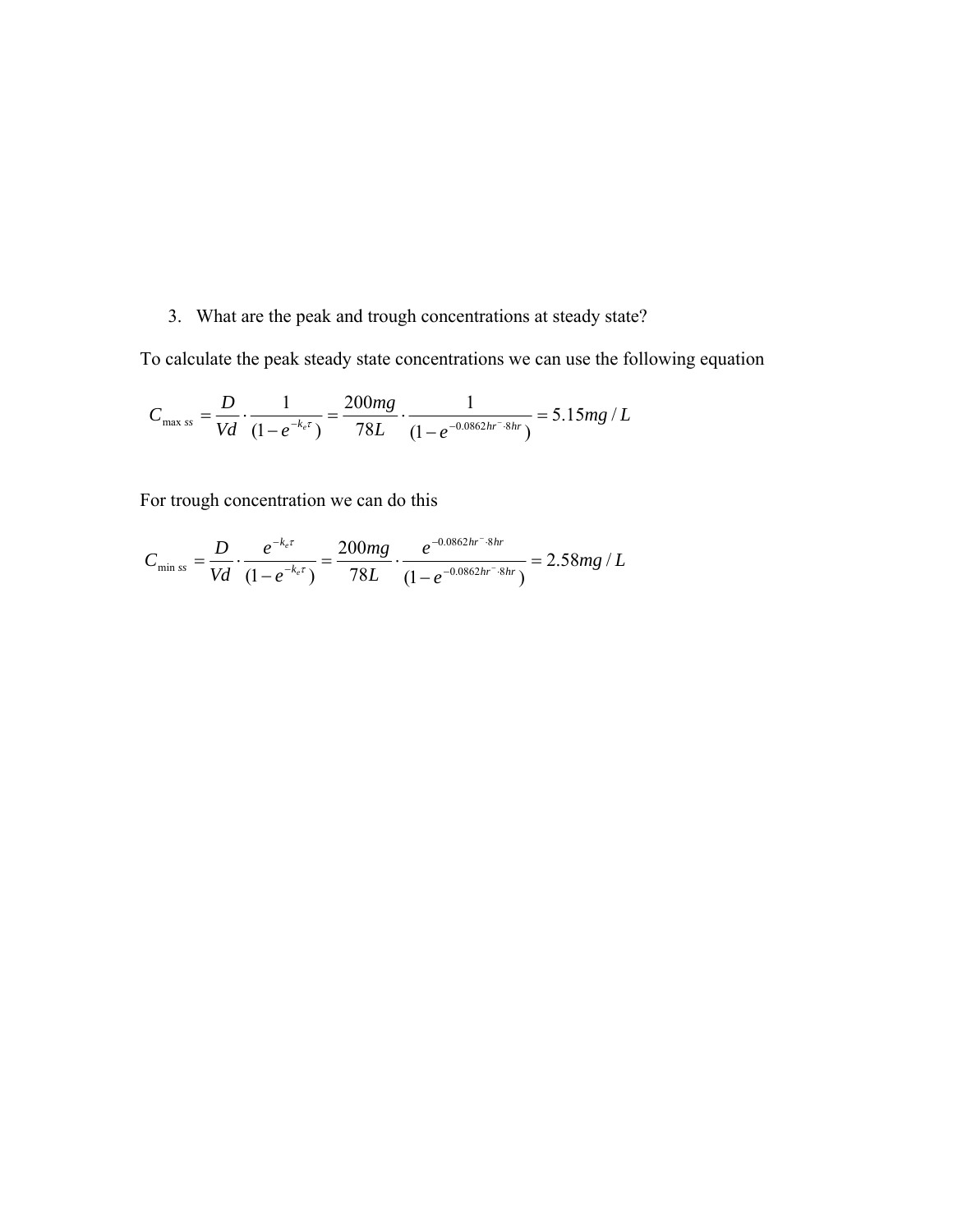4. Another doctor recommends giving a loading dose to A. M. Calculate a loading dose that will give A. M. the same average concentration at steady state as before.

A simple way to calculate the loading dose is to take the Cmax ss and multiply it by the Vd to give the loading dose.

*Loading*  $Dose = C_{max ss} \cdot Vd = 5.15mg/L \cdot 78L \approx 400mg$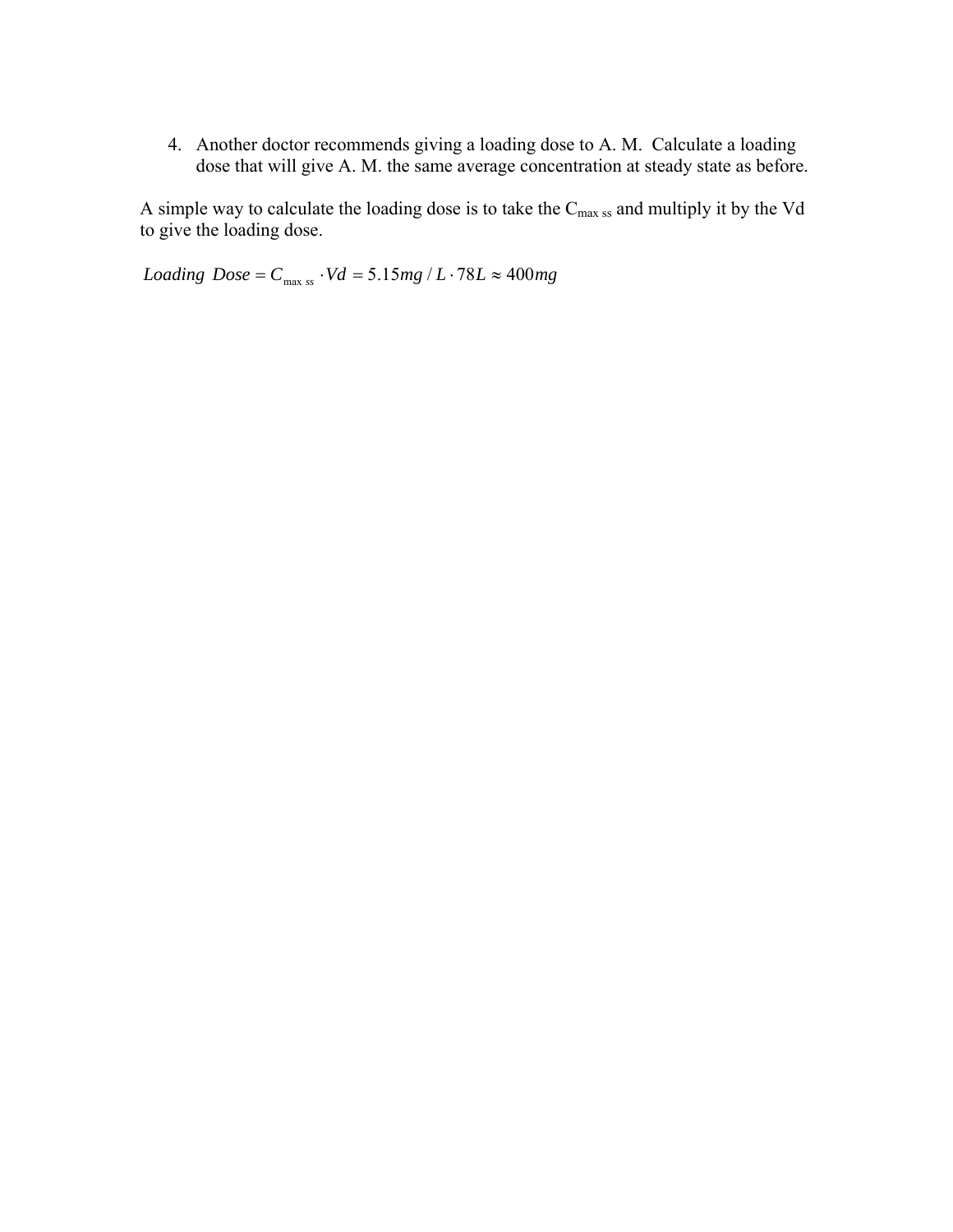5. What would be the AUC for one dosing interval at steady state?

The AUC for one dosing interval will be equal to the dose divided by the clearance.

 $mg \cdot hr/L$ *L hr mg CL*  $AUC = \frac{Dose}{\sim 25} = \frac{200mg}{6.78 \times 10^{-9}} = 29.8mg \cdot hr/$  $6.72 L/$  $=\frac{Dose}{\sqrt{2}} = \frac{200mg}{2.550 \times 10^{-10}} = 29.8mg$ .